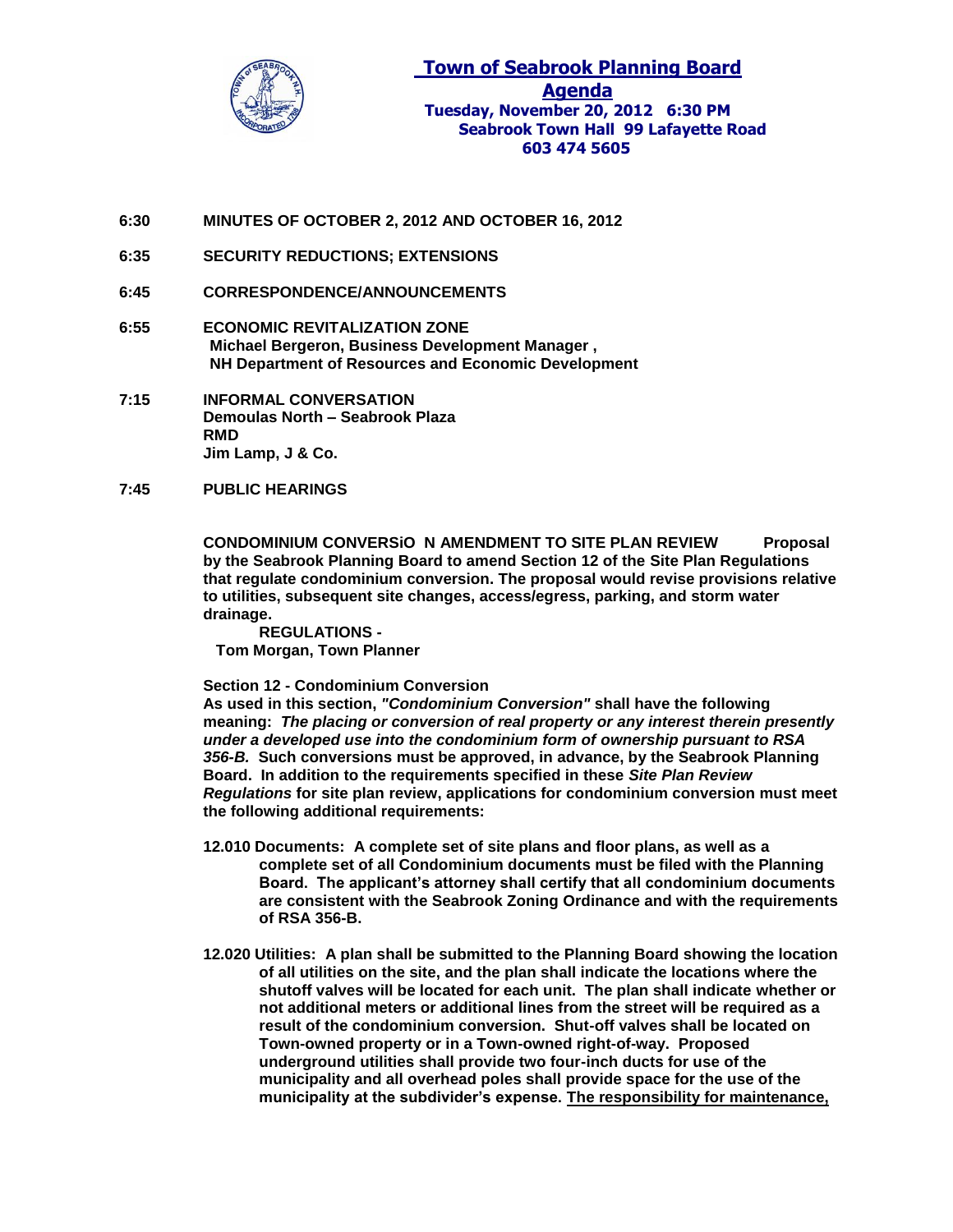

# **Town of Seabrook Planning Board Agenda Tuesday, November 20, 2012 6:30 PM Seabrook Town Hall 99 Lafayette Road 603 474 5605**

**operation, replacement and protection of utilities shall be clearly established by the Condominium agreement.**

- **12.030 Legal Status: The units which are subject to the requests for condominium conversion must, at the time of the request, exist as legal units pursuant to the ordinances of the Town of Seabrook. The burden shall be on the petitioner to demonstrate that the units to be converted are legal.**
- **12.040 Responsibilities Clearly Delineated: The responsibility for maintenance, operation, replacement and protection of utilities shall be clearly established by the Condominium agreement.**
- **12.050 Wetland Protection: In order for the Condominium Conversion Regulations to be consistent with Section 14 of the Zoning Ordinance, no proposed Limited Common Area shall be allocated a disproportionate share of a lot's wetlands.**
- **12.060 Subsequent Revisions: Prior to the construction of buildings or infrastructure in any location other than that which was approved, the property owners must first obtain Planning Board approval.**
- **12.070 The Access/Egress of other property owners shall not be obstructed.**
- **12.080 Parking: The application shall include a master plan to allocate all parking onsite.**
- **12.090 Stormwater Drainage: The long term responsibility for maintenance must be clearly defined, and binding commitments made by the developer, and a mechanism established to bind successors in title.**

## **ONGOING CASES**

**Case #2012-18 – Proposal by Latium, Tropic Star Development, Scott Mitchell to remodel and expand a gasoline station, and to construct a convenience store, at 663 Lafayette Road, Tax Map 7, Lot 87. Among other pending issues the board will consider is the applicability of Section 14 of the Zoning Ordinance (abandonment) and the proposal's compliance with Section 6 of the Zoning Ordinance, continued from continued from July 17, 2012, August 21, 2012, September 4, 2012; October 16, 2012**

**Case #2012-25 – Proposal by McDonald's and DDR Seabrook, LLC to expand the approval for a proposed McDonald's restaurant from 4,036 square feet to 4,500 square feet, and to reconfigure the drive-thru lanes for property at 700 Lafayette Road, Tax Map 8, Lot 55, continued from October 2, 2012.** 

**NEW CASES**